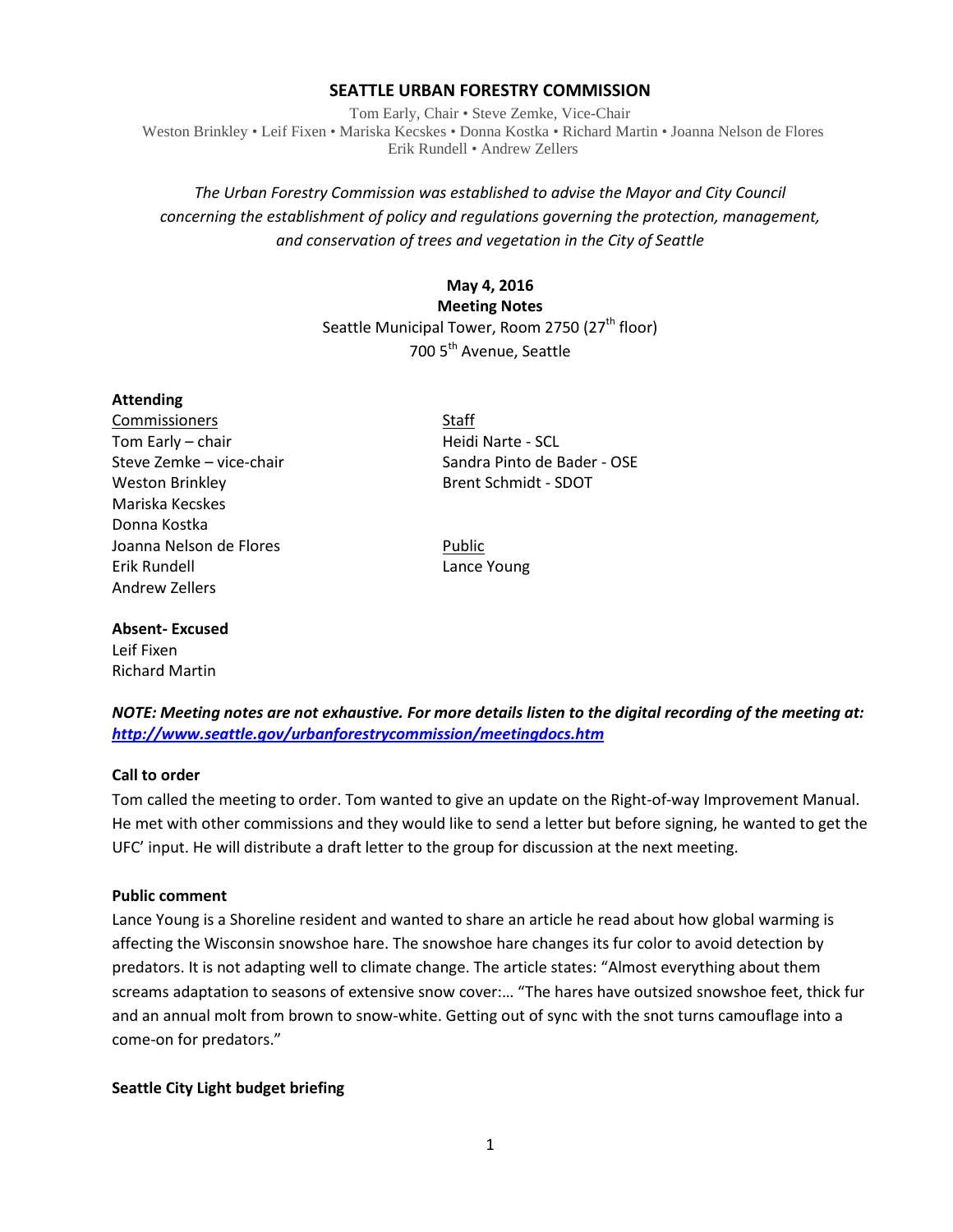Brent Schmidt presented SCL's budget. SCL manages 657 miles of transmission lines and 1,700 miles of distribution lines. Brent's work group manages transmission corridors. They have three contractors doing the work. They require power line clearance worker training. They have 5-8 crews working every day and they are all supervised by an ISA certified arborist. They have two arboriculturists. The landscape group takes care of substation grounds and repair for new poles in the ROW.

Before pruning for safety and reliability, they place door hangers to let people know they'll be doing work on their trees. Sometimes months go by between a door hanger/notification and the work getting done. When they have to do a removal, the people notifying find and communicate with the tree owner. Work done in the ROW is usually cheaper than work done on private yards. Work on arterials is more complicated due to the need for traffic controls.

Their maintenance work includes providing tree replanting vouchers in any given year. Within Seattle city limits they provide tree replacement cards. They gave 120 last year and only 80 people traded them in. Outside of Seattle they give tree certificates. They comply with the City's two-for-one tree replacement policy and work with Seattle reLeaf to give priority access to people to the Trees for Neighborhood tree giveaway project.

# **Seattle City Light Tour**

Brent Schmidt and Heidi Narte led a tour of locations on Capitol Hill to showcase the challenges of pruning for safety and reliability of the grid.

## **New business and announcements**

None.

#### **Adjourn**

Public input **From:** Lance Young [mailto:lance\_young@yahoo.com] **Sent:** Sunday, May 08, 2016 8:22 AM **To:** Pinto de Bader, Sandra **Subject:** Interurban Trail and Street Tree Preservation

From: Lance Young (ITTPS) To: Seattle Urban Forestry Commission [\(Sandra.Pinto\\_de\\_Bader@seattle.gov\)](mailto:Sandra.Pinto_de_Bader@seattle.gov)

Re: Interurban Trail and Street Tree Preservation

I enjoyed learning a little more about the power line feeder system and pruning cycles at your last meeting. Thank you for allowing public participation in your meetings.

I wanted to update everyone on the outcome of our Interurban tree preservation efforts that some may recall from last summer and fall, when I spoke to the commission, and to provide some important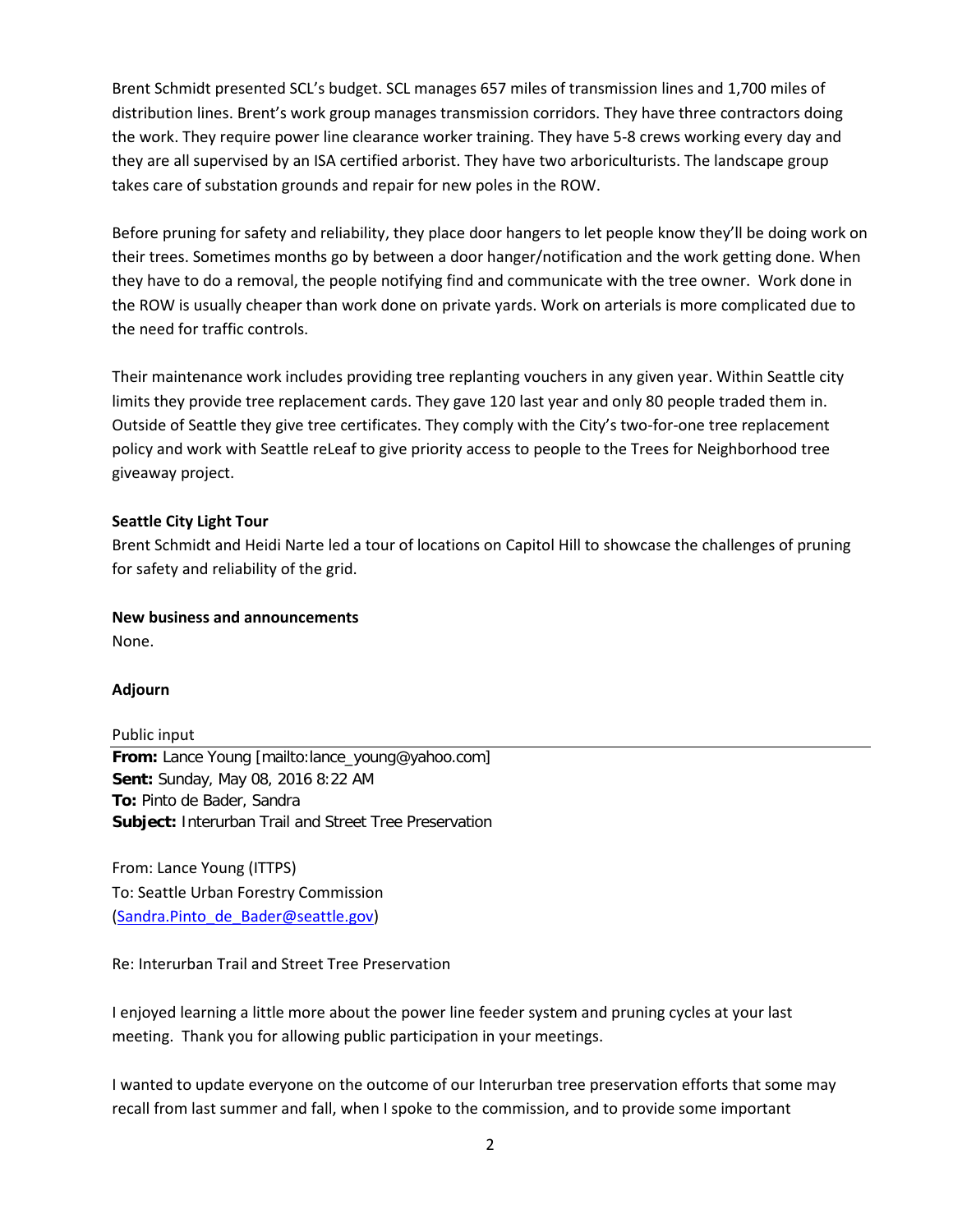perspective on street tree pruning in the city.

Our efforts to save the 100 or so trees from the axe along the Interurban Trail (and power line right of way) north of 145 were pretty successful. This was primarily due to the community support through hundreds of signatures on petitions and letters, and with the help of the City Council support for the community's concerns and the city's environment. If you remember from my comments last fall, this was the second attempt by the Utility to remove these trees, and this removal was attempted even though Shoreline had 2 separate signed contracts with them to protect these trees. Thank you for listening to these concerns from our community last fall!

Street tree pruning is an important issue in Seattle and our region. In Seattle there are probably more city right of way trees than any other single category besides single family residents. According to the 2013 Forest Stewardship plan 27% of the city is right-of-way land like streets etc, only 11% is parks and natural areas so the health of these trees is very important to the health of the city.

When you talk to City Light (and DOT), like everyone else, they like to talk about strengths and not mention problems/issues. The power company is doing a better job than ten years ago of getting their pruners to use proper pruning techniques, properly pruning to train trees away from power lines and poles rather than topping trees which frequently encouraged regrowth. They may well be better at this than surrounding communities like say Jefferson County on the Olympic Peninsula with much smaller pruning budgets. What Seattle City Light does not tell you is that they prune to almost double the distance from the power lines that the surrounding regions do. Portland, Snohomish PUD and others have minimum vegetation clearance distances (MVCD's) of three to five feet (much more in line with Federal Guidelines). Seattle City light however uses 10', removing perhaps double or triple the street tree canopy of others. This begs the question why does City Light need so much more clearance than everyone else around here.

The rationale provided for this difference has varied over time from saying it was a legal requirement placed on them. The administrative code most frequently quoted speaks only to keeping unqualified workers away from energized lines, not vegetation. Properly Qualified workers such as those used by City Light do not have the same restrictions. Most recently the explanation has shifted to needing more than twice the distance of other utilities because the voltage of their street wires is twice that of many others. However logical this sounds on the surface, it ignores the science involved, and the Federal (FERC & NERC) guidance provided on the subject which specifies a "Minimum Vegetating Clearance Distance" (MVCD) of about 1.2 feet for much higher voltages than Seattle or any one else uses in their street lines (69kV at our altitudes). Please see the chart included below, based on studies done by Battelle for the NERC.

FERC = Federal Energy Regulatory Commission NERC = North American Electric Reliability Corporation MVCD = Minimum Vegetation Clearance Distance

Respectfully Yours Lance Young

(Table from NERC's latest guidelines FAC-003-4)